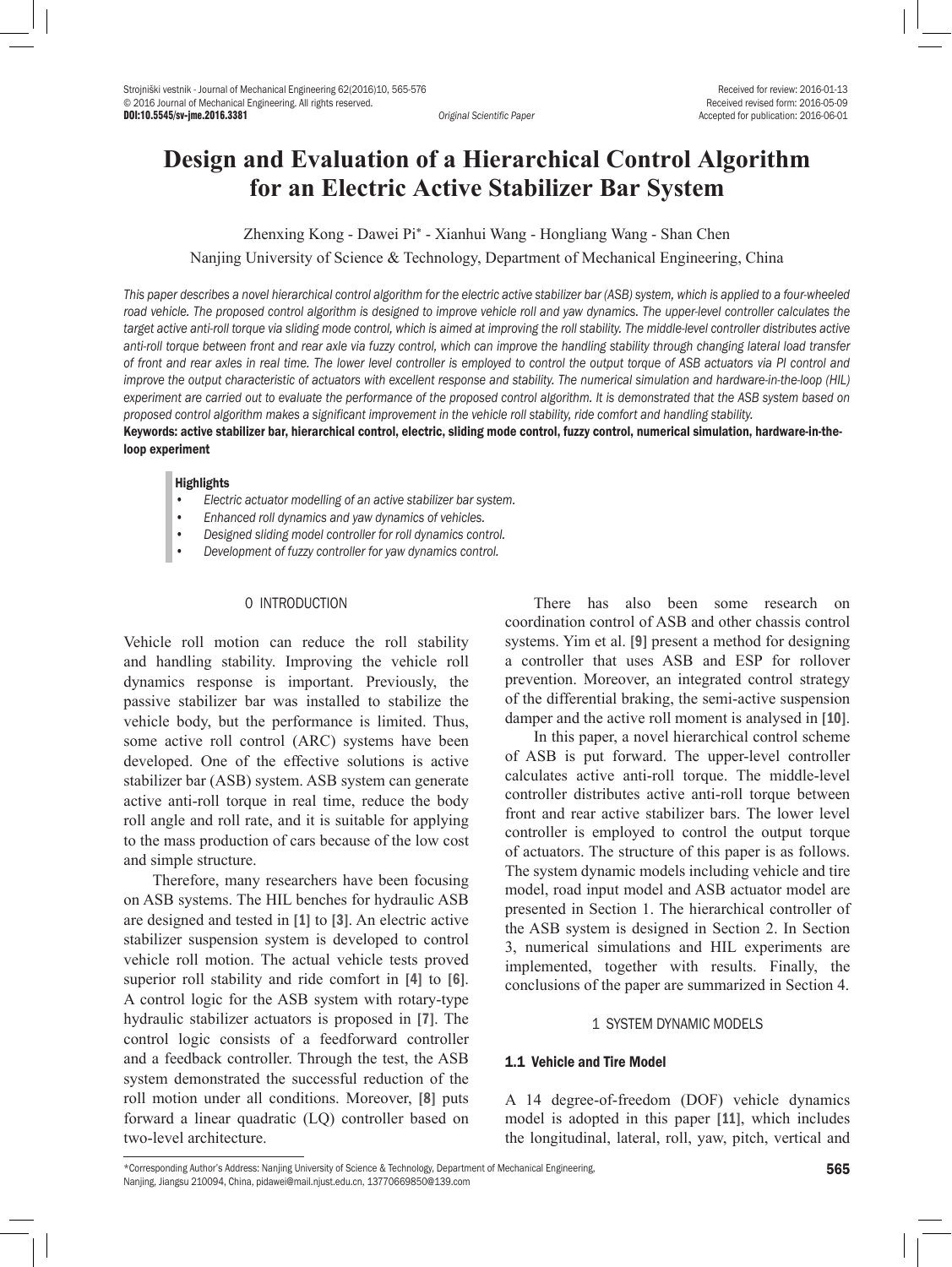rotational motion of four wheels, vertical motion of the vehicle body. The top, front and left view of a vehicle system model is presented in Fig. 1. Moreover, the Dugoff tire model [12] and [13] is adopted, which can reflect the longitudinal tire force and lateral force variation with the slip ratio, the side slip angle, and the tire vertical load.



#### 1.2 Road Input Model

The road roughness plays a major role in the motion of the vehicle. Considering the road roughness of four wheels, a C-level road model is established based on the filtered white noise method in MATLAB/Simulink [14].

# 1.3 ASB Actuator Model

The electric ASB actuator consists of left-half and right-half stabilizer bars, a brushless direct current (BLDC) motor, a reduction gear, a housing and two bushings [6]. The force diagram of an active stabilizer bar is presented in Fig. 2.



Fig. 2. *Force diagram of an electric active stabilizer bar*

The relationship between *M<sub>Actuator</sub>* and *M<sub>ARC</sub>* is denoted by Eqs. (1) and (2).

$$
F_{bar} = \frac{M_{ARC}}{t} = \frac{M_{Actualor}}{b},
$$
 (1)

$$
M_{\text{ARC}} = \frac{t}{b} M_{\text{Acluator}}.\tag{2}
$$

Therefore, the output torque of ASB actuators can be calculated by Eq. (3) and (4).

$$
M_{ARC,f} = \frac{t_f}{b_f} M_{Actualor,f},
$$
 (3)

$$
M_{\text{ARC},r} = \frac{t_r}{b_r} M_{\text{Actualor},r},\tag{4}
$$

where *MActuator,i* is the output torque of *i*th ASB actuator,  $M_{ARC,i}$  is the active anti-roll torque of  $i$ <sup>th</sup> ASB system; *t* is the length of the stabilizer bar, and *b* is length of the lever.

To calculate and debug easily, the BLDC motor model is replaced by the direction current (DC) motor model [15] by Eqs. (5) to (8).

$$
U - U_e = (L - M)\frac{dI}{dt} + IR,\tag{5}
$$

$$
U_e = K_e \omega,\tag{6}
$$

$$
T_e - T_l = J \frac{d\omega}{dt} + B\omega,
$$
\n(7)

$$
T_e = K_t I. \tag{8}
$$

Considering the reduction gear, the output torque of front and rear ASB actuators are given by Eqs. (9) and (10).

$$
M_{\text{detator},f} = iT_{e,f},\tag{9}
$$

$$
M_{\text{detator},r} = iT_{e,r},\tag{10}
$$

where  $K_e$  is back-emf constant,  $K_t$  torque constant, *i* transmission ratio of the reduction gear, *I* motor current, *B* motor damping coefficient, *J* motor inertia, *M* electromotive damping, *R* armature resistance,  $T_e$  electromagnetic torque,  $T_l$  load torque,  $U$  supply voltage of the armature,  $U_e$  back electromotive force (emf), and *ω* motor angular velocity.

## 2 HIERARCHICAL CONTROLLER DESIGN

Based on the hierarchical structure, a design solution for the ASB system is proposed. The block diagram of the control system is presented in Fig. 3. The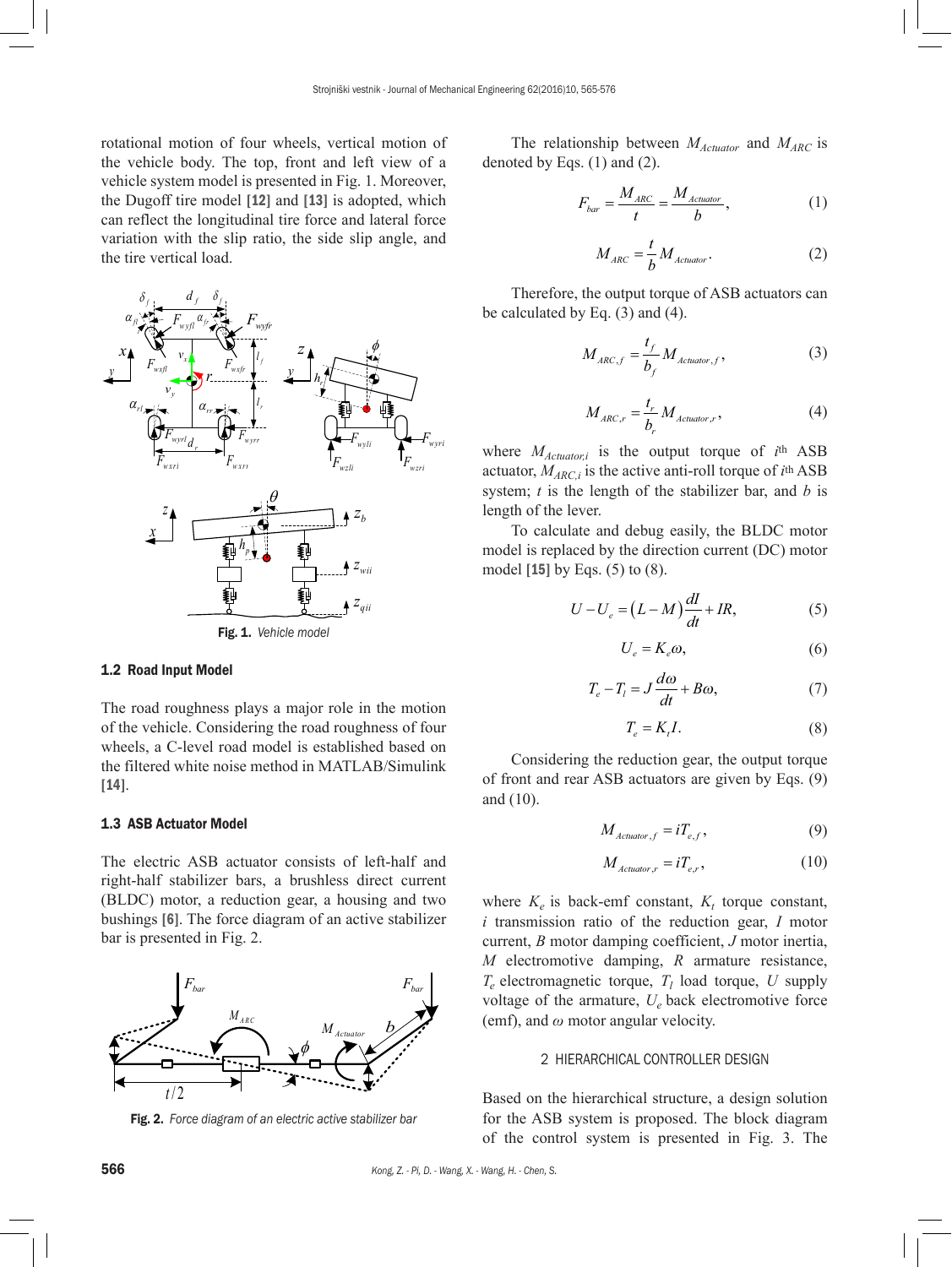hierarchical control system includes three level controllers:

- 1. Upper-level controller: to improve the roll stability of vehicles, the upper-level controller is designed to generate the target active anti-roll torque.
- 2. Middle-level controller: the middle-level controller is designed to distribute the active antiroll torque between front and rear active stabilizer bars, which can improve yaw stability.
- 3. Lower level controller: to improve the output performance of the ASB actuator, the lower level controllers are designed to control the output torque of the ASB actuator.



Fig. 3. *Block diagram of the control system*



Fig. 4. *Diagram of upper level controller*



#### 2.1 Upper-Level Controller

The upper-level controller is designed based on the sliding mode control theory to control the roll angle, which can generate the target active anti-roll torque. The diagram of the upper-level controller is shown in Fig. 4.

The roll reference model [4] shown in Fig. 5 is adopted to generate the target roll angle. In comparison with the vehicle equipped with passive stabilizer bars, the vehicle equipped with electric stabilizer bar has smaller roll angle at the same lateral acceleration, which means better roll stability.

The vehicle roll dynamic model [6] is presented by Eq. (11).

$$
\ddot{\phi} = f(\dot{\phi}, \phi, t) + b(t) M_{ARC} + d(t) =
$$
  
=  $\hat{f}(\dot{\phi}, \phi, t) + \Delta f(\dot{\phi}, \phi, t) + \hat{b}(t) M_{ARC} + d(t),$  (11)

The parameters of the vehicle roll dynamic model are estimated as (Eq. (12)):

$$
\hat{f}(\dot{\phi}, \phi, t) = \frac{m_s g h_r - K_{\phi}}{I_x + m_s h_r^2} \phi + \n+ \frac{-C_{\phi}}{I_x + m_s h_r^2} \dot{\phi} + \frac{m_s h_r}{I_x + m_s h_r^2} a_y, \n\hat{b}(t) = \frac{-1}{I_x + m_s h_r^2},
$$
\n(12)

where  $m<sub>s</sub>$  is sprung mass,  $a<sub>y</sub>$  lateral acceleration,  $K<sub>φ</sub>$ total suspension roll stiffness, *Cϕ* total suspension roll damping,  $g$  acceleration of gravity,  $h_r$  distance between roll axis and centre of gravity,  $I_x$  roll moment of inertia and *ϕ* roll angle.

Define the error between target roll angle  $\phi_t$  and actual roll angle  $\phi$  as (Eq. (13)):

$$
e = \phi_t - \phi. \tag{13}
$$

To reduce static error of the system, define the integral sliding surface as (Eq. (14)):

$$
s = c_1 \int e dt + c_2 e + \dot{e}, (c_1, c_2 > 0), \tag{14}
$$

then

$$
\dot{s} = c_1 e + c_2 \dot{e} + \ddot{e} =
$$
  
= c\_1 e + c\_2 \dot{e} - \hat{f} (\dot{\phi}, \phi, t) - \Delta f (\dot{\phi}, \phi, t) -  
- \hat{b}(t) M\_{\text{ARC}} - d(t) + \ddot{\phi}. (15)

The uncertainty of the system is given by Eq. (16).

$$
-\Delta f(\dot{\phi}, \phi, t) \le F, \quad \left| -d(t) + \ddot{\phi}_t \right| \le D. \tag{16}
$$

*Design and Evaluation of a Hierarchical Control Algorithm for an Electric Active Stabilizer Bar System* 567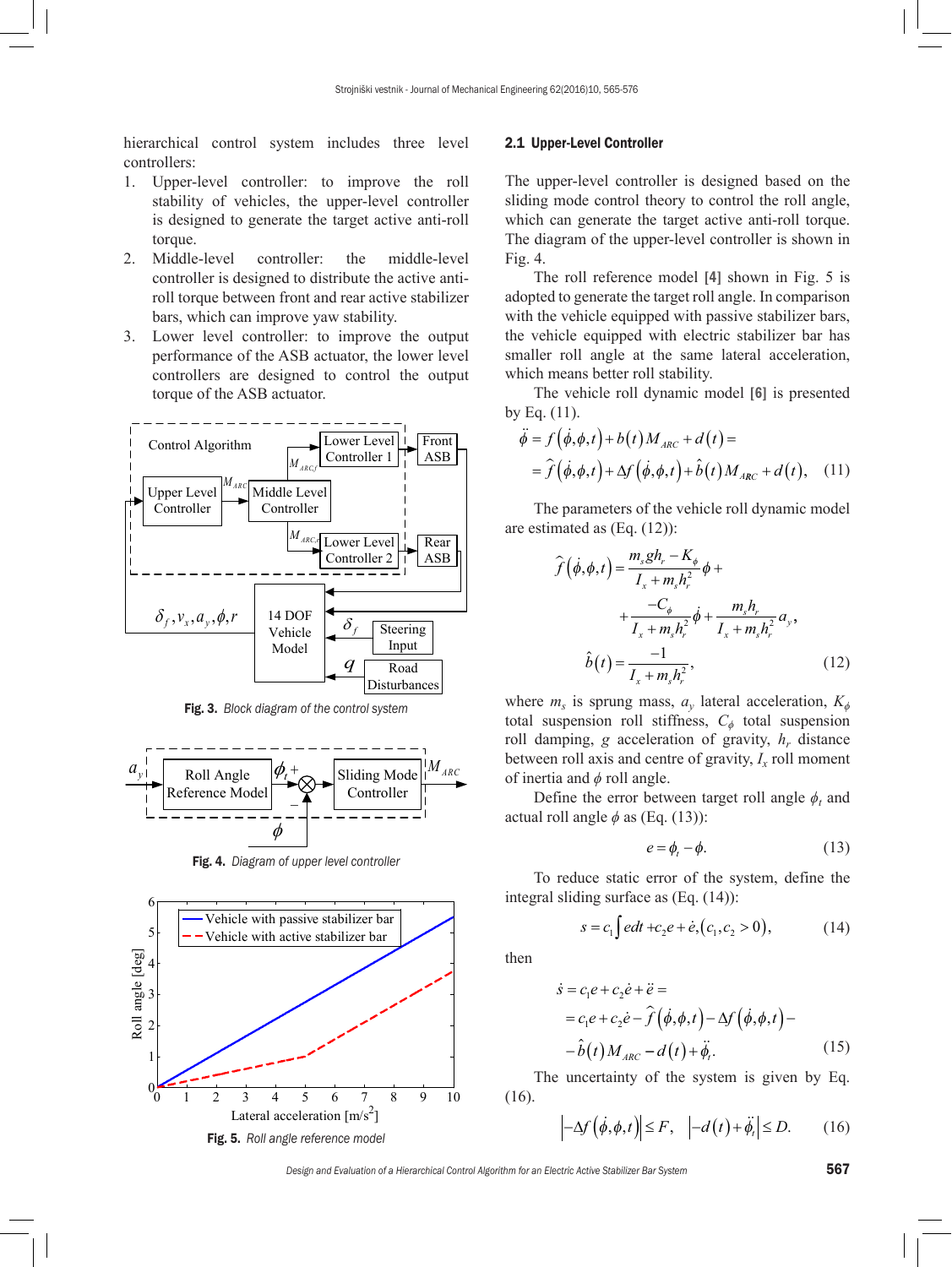Choose the reaching condition which guarantees the asymptotic rapidity and stability as follows Eq. (17):

$$
\dot{s} = -\varepsilon \operatorname{sgn}(s) - Ks, (\varepsilon, K > 0). \tag{17}
$$

The gains are determined as (Eq. (18)):

$$
\varepsilon = F + D + \eta, K > 0. \tag{18}
$$

The control law is designed as follows:

$$
M_{ARC} = \frac{1}{\hat{b}(t)} \left[ \frac{c_1 e + c_2 \dot{e} - \hat{f}(\dot{\phi}, \phi, t)}{+ \varepsilon \operatorname{sgn}(s) + Ks} \right].
$$
 (19)

Consider a [Lyapunov function](https://en.wikipedia.org/wiki/Lyapunov_function) candidate in Eq. (20):

$$
V = \frac{1}{2}s^2.
$$
\n<sup>(20)</sup>

The sliding condition is satisfied according to Eq. (21):

$$
\dot{V} = s\dot{s} = s[c_1e + c_2\dot{e} - (\hat{f}(\phi, \phi, t) + \Delta f(\dot{\phi}, \phi, t)) - \hat{b}(t)M_{ARC} - d(t) + \ddot{\phi}, l =
$$
\n
$$
= s[-\Delta f(\dot{\phi}, \phi, t) - d(t) + \ddot{\phi}, -\varepsilon \operatorname{sgn}(s) - Ks] \le
$$
\n
$$
\le s[F + D - \varepsilon \operatorname{sgn}(s) - Ks] =
$$
\n
$$
= (F + D)s - \varepsilon |s| - Ks^2 \le
$$
\n
$$
\le (F + D)|s| - \varepsilon |s| - Ks^2 = -\eta |s| - Ks^2 \le 0. \tag{21}
$$

To eliminate the high-frequency chatter further, the sign function is replaced by a saturation function in Eq. (22):

$$
sat\left(\frac{s}{\Phi}\right) = \begin{cases} \frac{s}{\Phi} & \left|\frac{s}{\Phi}\right| \le 1\\ \text{sgn}(s) & \left|\frac{s}{\Phi}\right| > 1 \end{cases}
$$
 (22)

where Φ is boundary-layer thickness.

The output of sliding mode controller is presented by Eq. (23):

$$
M_{\text{ARC}} = \frac{1}{\hat{b}(t)} \bigg[ c_1 e + c_2 \dot{e} - \hat{f} \left( \dot{\phi}, \phi, t \right) + \varepsilon \text{sat}(\frac{s}{\Phi}) + Ks \bigg], (23)
$$

that is

$$
M_{ARC} = (m_s g h_r - K_{\phi}) \phi - C_{\phi} \dot{\phi} + m_s h_r a_y -
$$

$$
-(I_x + m_s h_r^2) \bigg[ c_1 e + c_2 \dot{e} + \varepsilon \text{sat}(\frac{s}{\Phi}) + K s \bigg]. \quad (24)
$$

Thus the control law obtained above can meet the requirement of system stability and track the target value accurately. All control parameters are listed in Table 1.

| <b>Table 1.</b> Controller parameters |  |
|---------------------------------------|--|
|---------------------------------------|--|

| $C_1 =$ <sup>4</sup> | $V = 10$            | $\geq$ = 0.1 |
|----------------------|---------------------|--------------|
|                      | $\varepsilon = 0.1$ |              |

#### 2.2 Middle Level Controller

The middle-level controller is designed to distribute the anti-roll torque between front and rear active stabilizer bars. Moreover, the good coordination of roll stability and yaw stability can be guaranteed [18]. The diagram is shown in Fig. 6.



Fig. 6. *Diagram of middle-level controller*

Based on two DOF linear vehicle model [9], the steady-state value of target yaw rate  $r_{t,ss}$  is achieved as follows  $(Eq. (25))$ :

$$
r_{t,ss} = \frac{v_x / l}{1 + \frac{mv_x^2}{l^2} \left(\frac{l_f}{C_r} - \frac{l_r}{C_f}\right)} \delta_f, \tag{25}
$$

where  $v_x$  is longitudinal velocity,  $\delta_f$  front wheel angle,  $C_f$  /  $C_r$  cornering stiffness of front/ rear axle, *l* wheel base, and  $l_f / l_r$  front/ rear share of wheel base.

Moreover, the yaw rate transient response is characterized in Eq. (26).

$$
r_{t1} = \frac{1}{0.1s + 1} r_{t,ss}.
$$
 (26)

Considering limitation of the road friction, the limited value of yaw rate [17] is given as:

$$
r_{t2} = \frac{0.85 \,\mu g}{v_x},\tag{27}
$$

where  $\mu$  is road friction coefficient.

Thus, the target yaw rate is computed as follows (Eq. (28)):

$$
r_{t} = \text{sgn}(r_{t1}) \cdot \min(|r_{t1}|, |r_{t2}|). \tag{28}
$$

The inputs of the fuzzy controller are yaw rate *r* and yaw rate error *dr*. The output of the fuzzy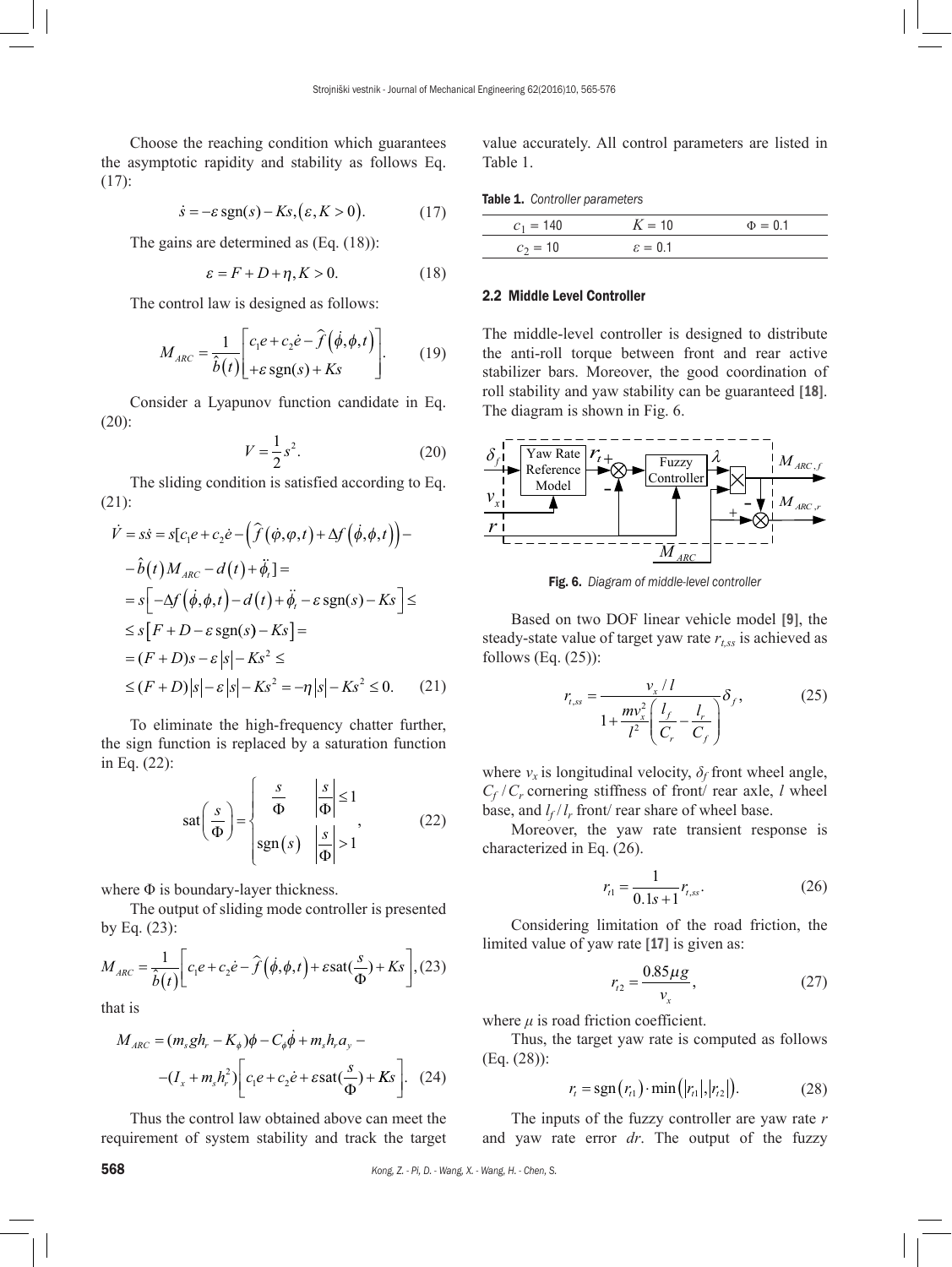controller is the distribution coefficient *λ*  $(\lambda = M_{ARC,f} / M_{ARC} \in [0,1])$ .

In the fuzzification step, linguistic variables are used to make the input variables *r* and *dr* and the output variable *λ* compatible with the condition of the knowledge-based rules. The linguistic terms are shown in Table 2. The fuzzy sets used for inputs and outputs are defined as:

 ${r}$ <sup>=</sup>{N, ZE, P}  ${dr}$ ={NB, NS, ZE, PS, PB}  $\{\lambda\} = \{ZE, S, M, B, L\}.$ 

| N         | Negative       | ZF. | Zero           |
|-----------|----------------|-----|----------------|
| p         | Positive       | NΒ  | Negative big   |
| <b>NS</b> | Negative small | PS  | Positive small |
| РB        | Positive big   |     | Small          |
| M         | Middle         | В   | Big            |
|           | Large          |     |                |
|           |                |     |                |

During the fuzzy decision process, a list of fuzzy rules is defined on the basis of expert knowledge and extent simulation. The Mamdani fuzzy inference system is adopted, and the weights of the rules are considered to be 1. The fuzzy rules are shown in Table 3. These rules are introduced on the basis of the following criteria.

Table 3. *Fuzzy rules for middle level controller*

| r  | $\frac{dr}{ }$ |    | r  | dr        |    |
|----|----------------|----|----|-----------|----|
| N  | NB             | ZE | ZE | <b>PS</b> | М  |
| N  | <b>NS</b>      | S  | ZE | <b>PB</b> | М  |
| N  | ΖE             | М  | P  | NB        | Ι. |
| N  | PS             | В  | P  | <b>NS</b> | В  |
| N  | <b>PB</b>      |    | P  | ΖE        | М  |
| ZE | NB             | М  | P  | <b>PS</b> | S  |
| ZE | <b>NS</b>      | М  | P  | <b>PB</b> | ZE |
| ZE | ΖE             | M  |    |           |    |

*Criterion 1*: if *r* is NB and *dr* is N, then *λ* is ZE. In this case, the vehicle is in a serious understeer state. The lateral load transfer of front axle is set to increase, and the lateral load transfer of rear axle is set to decrease. Thus, the distribution coefficient tends to zero.

*Criterion 2*: if *r* is PB and *dr* is N, then *λ* is L. In this case, the vehicle is in a serious oversteer state. The lateral load transfer of front axle is set to decrease, and the lateral load transfer of rear axle is set to increase. Thus, the distribution coefficient tends to be large.

*Criterion 3*: if *r* is ZE or *dr* is ZE, then *λ* is M. In this case, the vehicle is in a stable state. The lateral load transfer of the front axle is set to be a little smaller than the lateral load transfer of the rear axle, which can make the vehicle be in a slight understeer state. Thus, the distribution coefficient is set about 0.55.

The centre-of-area defuzzification method is used to scale and map the fuzzy output to produce an output value for the control system. Through many simulations and analyses, *r* is set within the range of  $[-1 \text{ rad}, 1 \text{ rad}]$ , *dr* is set within the range of  $[-0.25 \text{ rad}]$ rad/s, 0.25 rad/s], and  $\lambda$  is set within the range of [0, 1]. The membership functions of input and output variables are shown in Fig. 7.



Fig. 7. *Membership function of variables; a) r, b) dr and c) λ*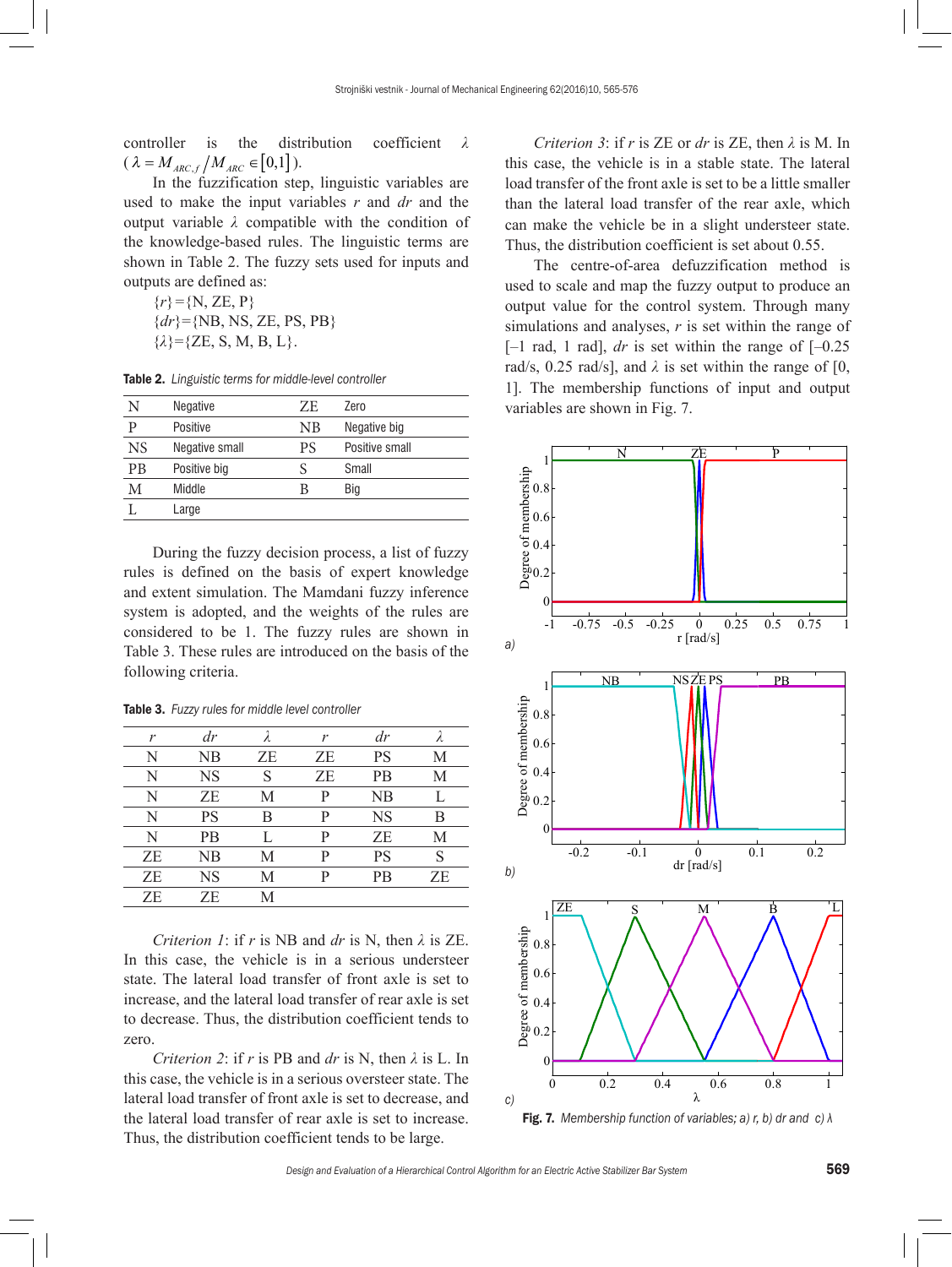Therefore, active anti-roll torques of the front and rear active stabilizer bars are given by Eq. (29) and (30).

$$
M_{\text{ARC},f} = \lambda M_{\text{ARC}},\tag{29}
$$

$$
M_{\text{ARC},r} = (1 - \lambda) M_{\text{ARC}}.\tag{30}
$$

## 2.3 Lower Level Controller

The lower level controller is designed with PI control theory to control the output torques of the front and rear active stabilizer bars, which can improve the actuator output performance with excellent response and stability. In practical engineering application, the control of actuator output torque can be realized by controlling the electric current of motors [16]. The control diagram of the system is shown in Fig. 8.



Fig. 8. *Diagram of lower level controller*

Considering the ASB actuator model in section 1.3, the target electric current of motors can be presented in Eq. (31) and (32).

$$
I_{t,f} = \frac{b_f}{iK_t t_f} M_{ARC,f},
$$
 (31)

$$
I_{t,r} = \frac{b_r}{iK_t t_r} M_{ARC,r}.
$$
 (32)

The input of PI controller is the current error  $e_i$  $(e_i = I_t - I)$ , and the output of PI controller is PWM duty ratio α of the motor current. The control algorithm is given by Eq. (33). The controller parameters are listed in Table 4.

$$
\alpha = k_{p} e_{i} + k_{i} \int e_{i} dt. \tag{33}
$$

Table 4. *Controller parameters*

 $k_p = 0.1$  $k_i = 40$ 

#### 3 SIMULATION AND EXPERIMENT

#### 3.1 Numerical Simulation

The numerical simulation is carried out to evaluate the performance of the ASB system under typical manoeuvres. The parameters of vehicle and ASB actuator adopted are listed in Tables 5 and 6.

| <b>Table 5.</b> Parameters of the vehicle |  |
|-------------------------------------------|--|
|                                           |  |

| m              | 1704.7 kg                | h,         | 0.445 m                            |
|----------------|--------------------------|------------|------------------------------------|
| $m_s$          | 1526.9 kg                | $K_\phi$   | 53015 Nm/rad                       |
| $I_{x}$        | 744 kg·m <sup>2</sup>    | $C_{\phi}$ | 3534 Nm/(rad/s)                    |
| I <sub>z</sub> | 3048.1 kg·m <sup>2</sup> | $R_{w}$    | 0.313 m                            |
| $I_f$          | 1.035 m                  | $I_w$      | $0.99 \text{ kg} \cdot \text{m}^2$ |
| $I_r$          | 1.655 m                  | $C_f$      | 66000 N/rad                        |
| $d_{t}$        | 1.535 m                  | $C_r$      | 70000 N/rad                        |
| $d_r$          | 1.535 m                  |            |                                    |
|                |                          |            |                                    |

Table 6. The output characteristic of the actuator

| Actuator     | Maximum torque | Maximum torque rate |
|--------------|----------------|---------------------|
| ASB actuator | 700 Nm         | 1600 Nm/s           |

The vehicle is set to travel on the C-level road with an initial speed of 80 km/h, no braking, and accelerating. The road friction coefficient  $\mu$  is 0.8. The C-level road height is presented in Fig. 9.

Simulations are conducted with different types of suspensions, including 'without ASB', 'ASB without dynamic distribution' (distribution coefficient *λ* is 0.55) and 'ASB with dynamic distribution' respectively, under J-turn, sine wave and zero input manoeuvres. The front wheel angle under different manoeuvres above is shown in Fig. 10.



Fig. 9. *The C-level road height of four wheels*

#### *3.1.1 Roll Stability*

The simulation results of roll angle and roll rate under J-turn and sine wave manoeuvres are shown in Figs. 11 and 12. Compared with 'without ASB' case, roll angle and roll rate of 'ASB with dynamic distribution'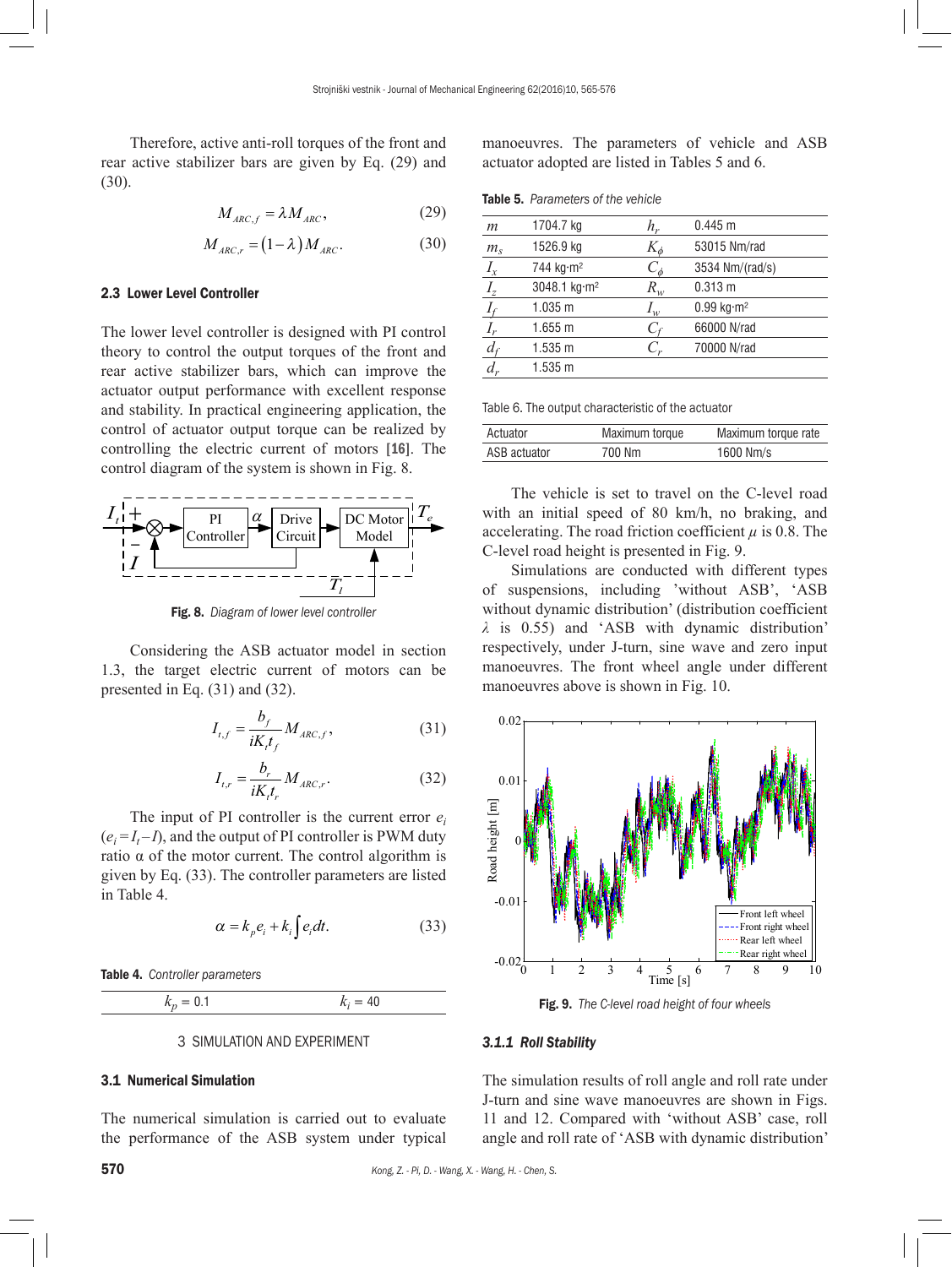

Fig. 10. *Front wheel angle under different manoeuvres; a) J-turn and b) sine wave*



case is reduced by 46.1 % and 45.2 % in average. The roll angle is very close to target roll angle, which guarantees a rapid response and small static error.

Under sine wave manoeuvre, the roll angle follows the target value rapidly, even though the steering wheel input frequency reaches 0.7 Hz as shown in Fig. 12a. It is confirmed that the roll angle control of ASB system shows excellent frequency response characteristics.



Fig. 12. *Roll motion under sine wave manoeuvre; a) roll angle and b) roll rate*

Figs. 13a and b show vehicle roll motion under zero input manoeuvre. The roll angle and roll rate caused by the road input excitation both decreases. Considering the human body sensitivity to roll vibration (around 0.8 Hz) and roll resonant frequency (around 2 Hz), the PSD of roll rate in the 0.3 Hz to 3 Hz domain is used to evaluate the vehicle ride comfort [5]. From Fig. 13c, the PSD of roll rate in the frequency range of 0.3 Hz to 3 Hz is reduced by 5 dB to 20 dB. Obviously, the vehicle with the ASB system has great ride comfort performance.

*Design and Evaluation of a Hierarchical Control Algorithm for an Electric Active Stabilizer Bar System* 571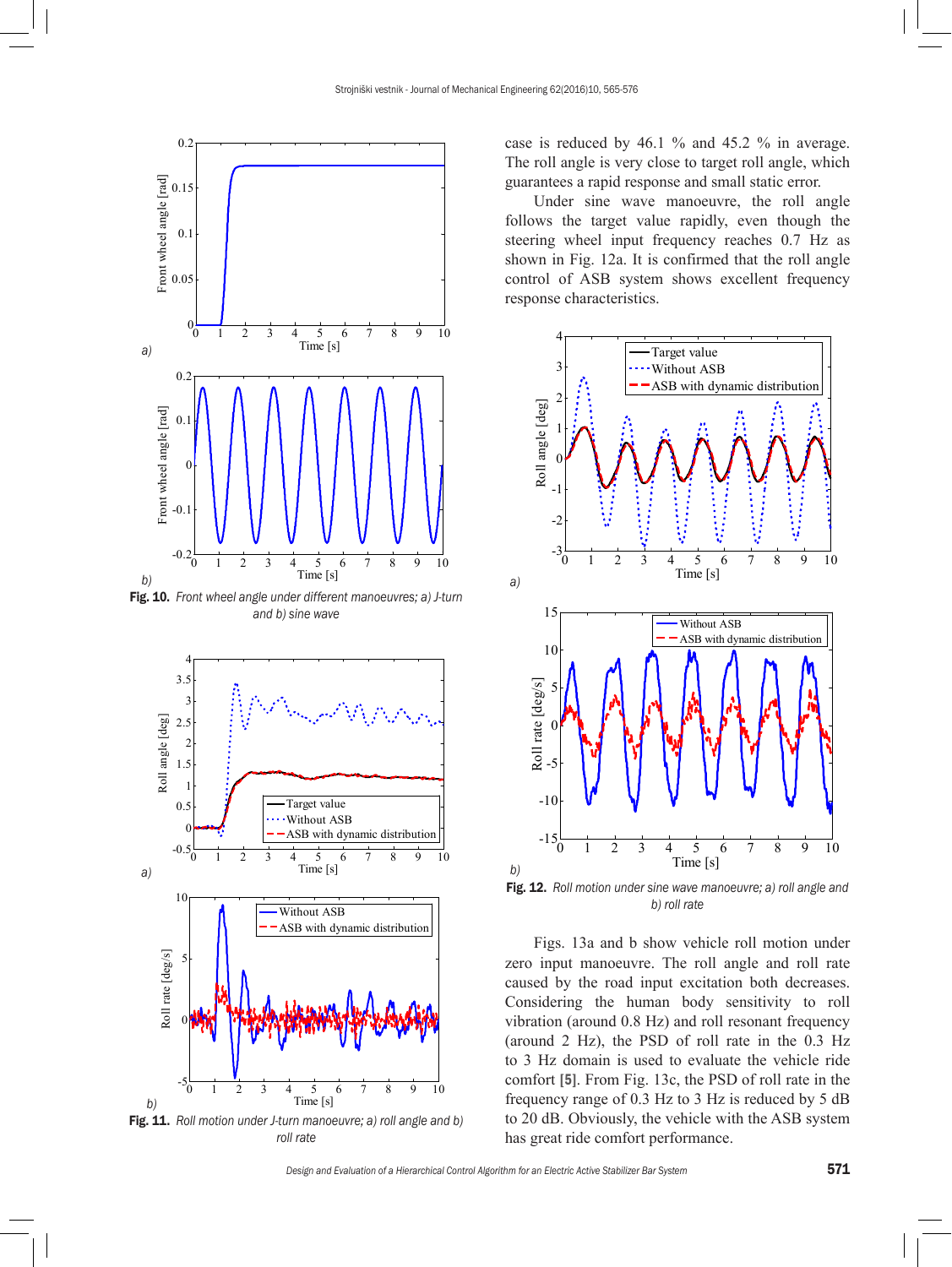

Fig. 13. *Roll motion under zero input manoeuvre; a) roll angle, b) roll rate and c) PSD of roll rate*

# *3.1.2 Handling Stability*

The simulation results of yaw rate are shown in Fig. 14. Compared with the 'without ASB' case, the yaw rate is closer to the target value in the 'ASB without dynamic distribution' and 'ASB with dynamic distribution' cases. Moreover, the yaw rate peak values of two cases are both reduced.

Under the J-turn manoeuvre, the yaw rate of 'ASB with dynamic distribution' case has better transient and steady-state response characteristics in comparison to 'ASB without dynamic distribution' case, which indicates smaller overshot and oscillation of yaw rate. Moreover, yaw rate of 'ASB with dynamic distribution' case is closer to the target value as shown in Fig. 14a.



*sine wave*

However, in Fig. 14b, the 'ASB with dynamic distribution' case has no significant effect on the yaw rate control in comparison to the 'ASB without dynamic distribution' case. Two important reasons are supposed as follows:

- 1. Under extreme steering manoeuvres, the vehicle is in a serious unstable state. Considering the limitation of the coupling relationship between roll and yaw dynamics, it is very difficult to implement the vehicle yaw rate control.
- 2. The higher response speed of the actuator is put forward for the high steering input frequency. The performance of the yaw rate control decreased in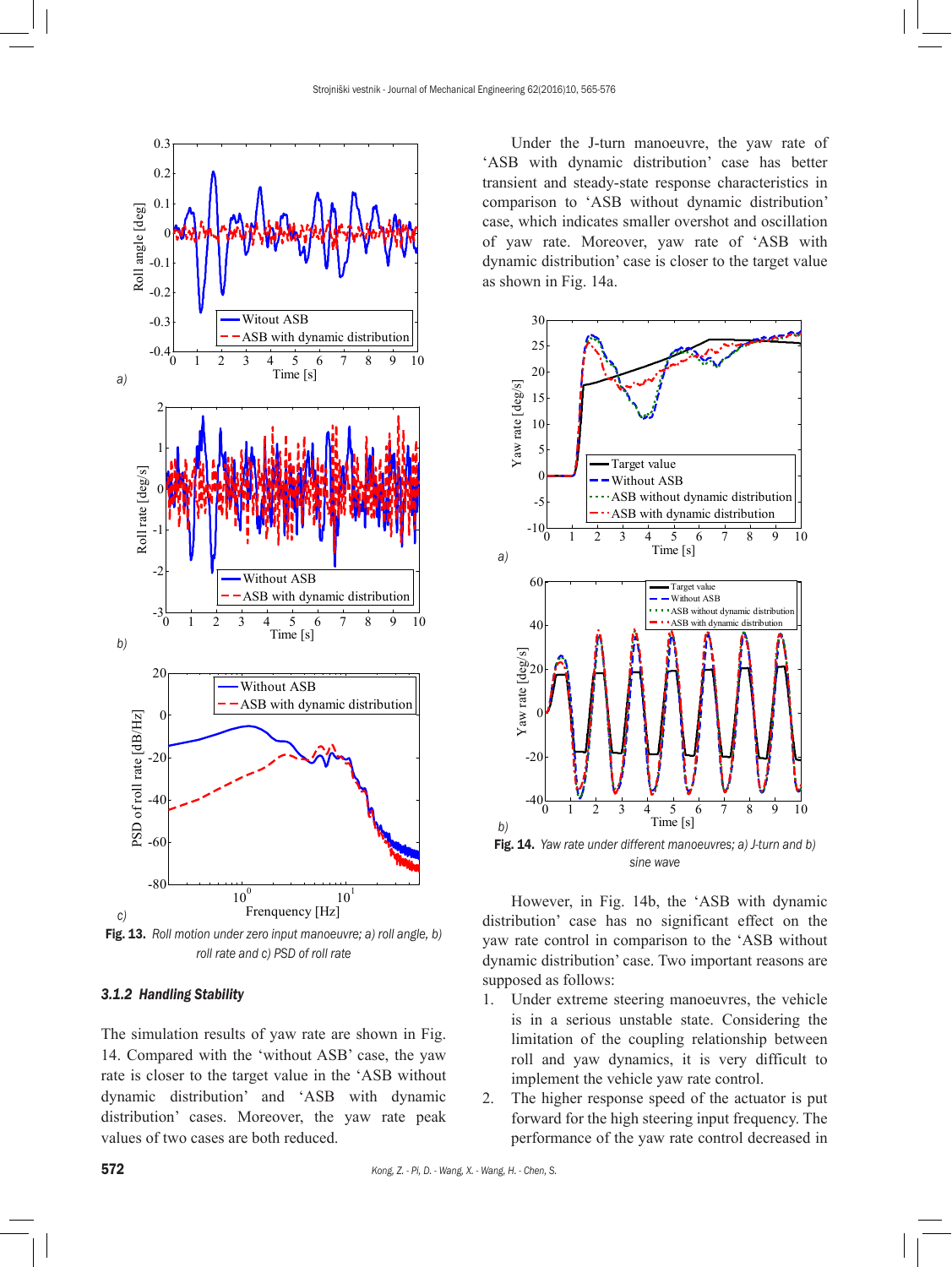the high-frequency region due to the limitation of the ASB actuator's output characteristic, such as the torque rate.

In general, the ASB system with dynamic distribution provides a more rapid response and smaller oscillation of the yaw rate, which considerably improves vehicle handling stability.

#### 3.2 Hardware-in-the-loop Experiment

The experiments are performed based on an HIL system. The HIL system includes the real-time simulation system (AutoBox), ASB electric control unit (ASB ECU), ASB actuators and force sensors. Fig. 15 shows the block diagram of the HIL system. The AutoBox runs a vehicle dynamics model, a Dugoff tire model, and a road input model, and exports vehicle state signals. According to those signals, ASB control algorithm in ASB ECU calculates the target anti-roll torque of front and rear ASB actuator. ASB actuators generate actual anti-roll torque, which is measured by force sensors. The actual anti-roll torque of front and rear ASB actuator are imported to the vehicle dynamics model.



Fig. 15. *Block diagram of HIL system*

The initial setup of the experimental vehicle is the same as that in numerical simulation (Section 3.1). The HIL experiments are conducted under J-turn, sine wave, and zero input manoeuvres.

## *3.2.1 Roll Stability*

Figs. 16 and 17 show the vehicle roll motion under J-turn and sine wave manoeuvre. The 'ASB with dynamic distribution' case reduces the vehicle roll angle and roll rate by 45.5% and 43.8%, respectively,



Fig. 16. *Roll motion under J-turn manoeuvre; a) roll angle and b) roll rate*



*b) roll rate*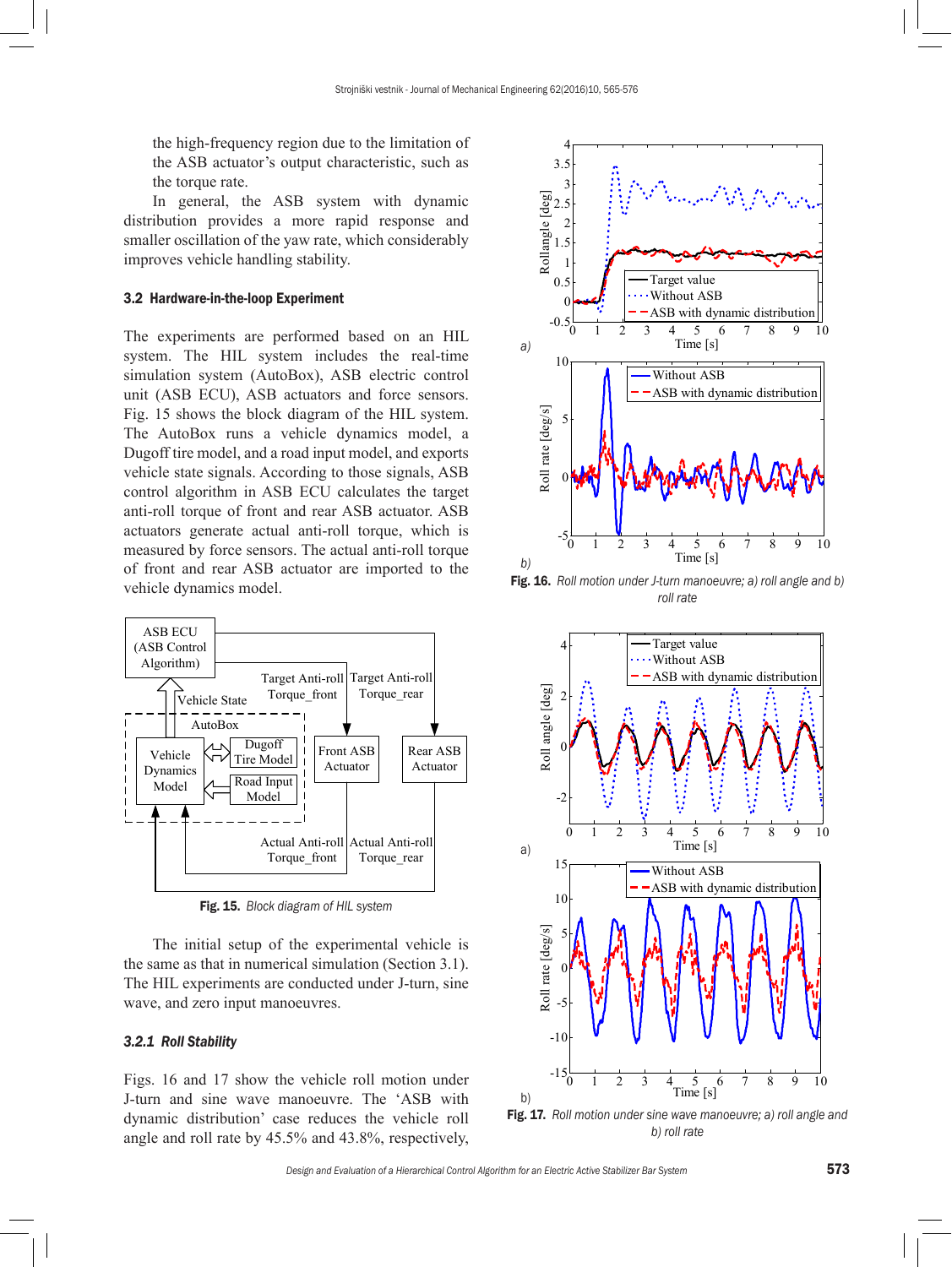in average. Moreover, the roll angle follows the target value quickly with small chatter caused by the physical limitation of ASB actuators output characteristic. The steady-state error of roll angle is less than 0.2 deg. From Fig. 17a, the amplitude of roll angle is just about 0.15 deg bigger than the target value during the entire sine wave maneuver, and the phase of roll angle is the same as a target value, which means good frequency response characteristic of ASB system. It is verified that the proposed ASB control algorithm can improve the vehicle roll stability.



Fig. 18. *Roll motion under zero input manoeuvre; a) roll angle, b) roll rate and c) PSD of roll rate*

Fig. 18 shows vehicle roll response under zero input manoeuvre. From Fig. 18a and 18b, compared with 'Without ASB' case, 'ASB with dynamic distribution' reduces the roll angle and roll rate, which improves vehicle roll stability. From Fig. 18c, the PSD of roll rate decreases by 0 dB to -18 dB in the frequency range of 0.3 Hz to 3 Hz, which means better vehicle ride comfort.

# *3.2.2 Handling Stability*

Fig. 19 shows the vehicle yaw rate under J-turn and sine wave manoeuvre. 'Without ASB' and 'ASB without dynamic distribution' both have poor performance in vehicle yaw stability. From Fig. 19a, during 1 s to 2.5 s, the vehicle is in an oversteer state, and the anti-roll torque distribution reduces the overshot of yaw rate by  $21.1\%$ . During  $2.5$  s to 10 s, the anti-roll torque distribution reduces the oscillation of yaw rate, makes yaw rate follow the target value, and the steady-state error of yaw rate is less than 3 deg/s.



*sine wave*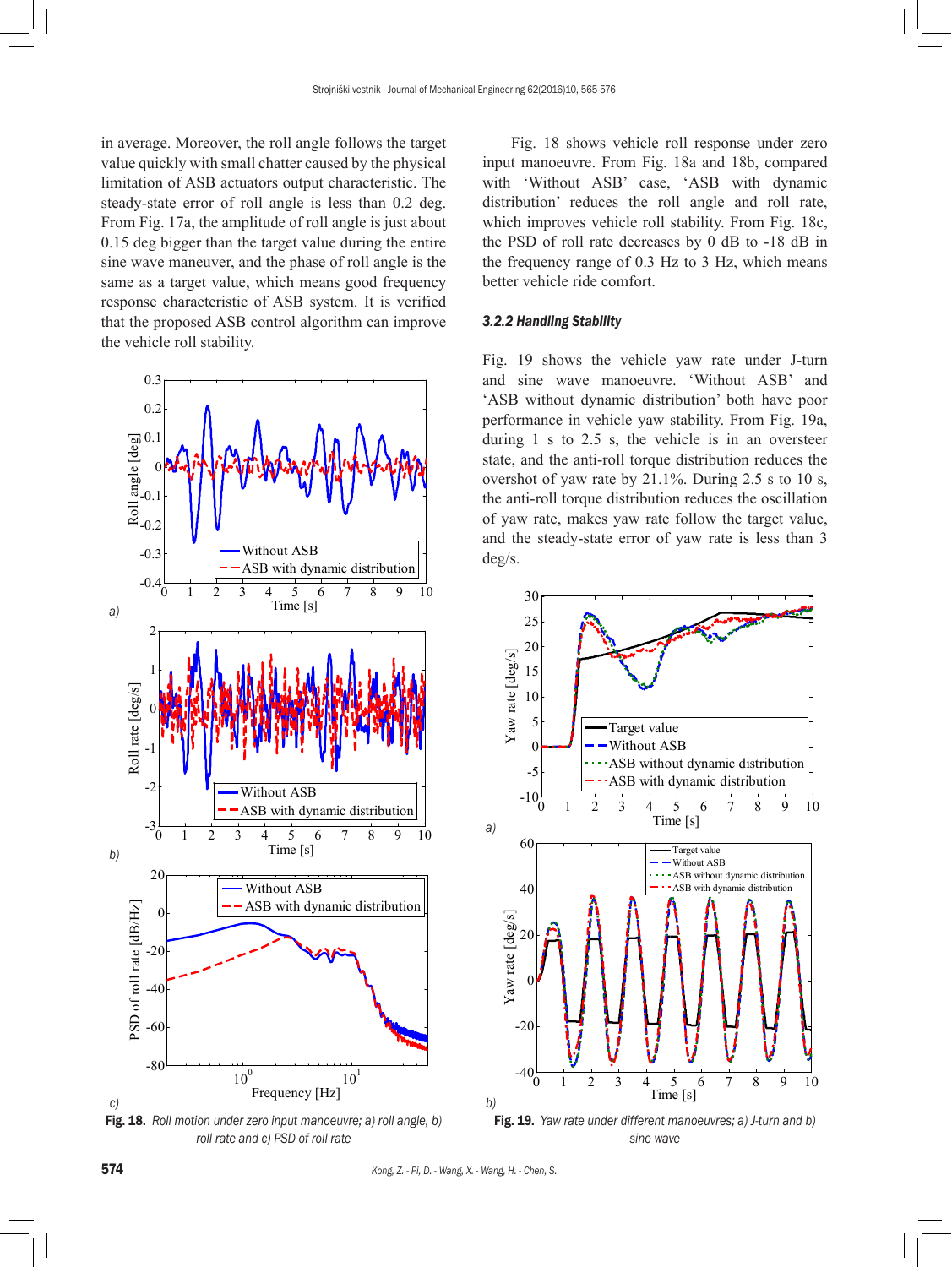Thus, the vehicle is in a stable state. From Fig. 19b, since the limitation coupling relationship between the vehicle roll and yaw dynamics and physical limitation of ASB actuators output performance, the anti-roll torque distribution does not achieve desired control effect, which just slightly reduces the peak value of yaw rate by about 1deg/s in average. Above all, ASB system with dynamic distribution makes the vehicle yaw rate within a stable region and improves the vehicle handling stability under some extreme conditions.

## 4 CONCLUSIONS

A novel hierarchical control algorithm for an electric ASB system is proposed. Numerical simulations and HIL experiments are implemented to study the roll and handling stability of the vehicle with the proposed ASB control system under typical manoeuvres. Conclusions can be drawn as follows.

- 1. Three level controllers implemented for ASB system are devised based on the hierarchical control structure. In the upper level, a sliding mode controller is designed to generate active anti-roll torque, which improves vehicle roll stability. In the middle level, a fuzzy controller is proposed to distribute active torque between front and rear active stabilizer bars, which improves vehicle handling stability. In the lower level, a PI controller is applied to generate the actuator output torque.
- 2. Simulation and experimental results confirmed the reliability and precision of the ASB hierarchical control algorithm. The proposed control algorithm can reduce vehicle roll angle and roll rate effectively and improve vehicle yaw dynamics response.

In summary, the good coordination of the vehicle roll stability, ride comfort and handling stability can be achieved by the proposed ASB control algorithm.

#### 5 ACKNOWLEDGEMENTS

This work was supported by the National Science Foundation (Grant No. 51205204, No. 51205209), the Fundamental Research Funds for the Central Universities (Grant No. 30915118832), and the Six Talent Program of Jiangsu Province (Grant No. 2014003).

#### 6 NOMENCLATURES

*ay* lateral acceleration of the vehicle [m/s2]

- *Cf* cornering stiffness of front axle [N/rad]
- *Cr* cornering stiffness of rear axle [N/rad]
- $C_{\phi}$  total suspension roll damping [N/(rad/s)]
- $d_f$  front tread [m]<br> $d_r$  rear tread [m]
- rear tread [m]
- $F_{w\chi i}/F_{w\chi i}/F_{w\chi i i}$  longitudinal, lateral and vertical force of *ii*th wheel [N]
- *g* acceleration of gravity [m/s2]
- $h_n$  distance between pitch axis and centre of gravity  $[m]$
- *hr* distance between roll axis and centre of gravity [m]
- *i* transmission ratio of reduction gear [-]
- *I* motor current [A]
- *I<sub>w</sub>* moment of inertia of wheel [kg·m<sup>2</sup>]
- *I<sub>x</sub>* roll moment of inertia [kg·m<sup>2</sup>]<br>*I<sub>z</sub>* yaw moment of inertia [kg·m<sup>2</sup>]
- yaw moment of inertia [kg·m<sup>2</sup>]
- *J* motor inertia [kg·m2]
- $K_e$  back-emf constant [V]<br> $K_t$  torque constant [Nm/A
- torque constant [Nm/A]
- *K<sup>ϕ</sup>* total suspension roll stiffness [Nm/rad]
- $l_f$  front share of wheel base [m]
- *lr* rear share of wheel base [m]
- *m* total mass [kg]
- *ms* sprung mass [kg]
- *M* electromotive damping [H]
- *M<sub>Actuator, f* output torque of front ASB actuator [Nm]</sub>
- *M<sub>Actuator, r* output torque of rear ASB actuator [Nm]</sub>
- *M<sub>ARC, f</sub>* active anti-roll torque of front ASB system [Nm]
- *M<sub>ARC, r</sub>* active anti-roll torque of rear ASB system [Nm]
- *r* yaw rate [rad/s]
- $r_t$  target yaw rate [rad/s]
- *R* armature resistance [Ω]
- *Rw* rolling radius of wheel [m]
- $T_e$  electromagnetic torque [Nm]<br> $T_l$  load torque [Nm]
- load torque [Nm]
- *U* supply voltage of the armature [V]
- *Ue* back electromotive force (emf) [V]
- $v_r$  longitudinal velocity of the vehicle  $[m/s]$
- $v_y$  lateral velocity of the vehicle [m/s]
- Z<sub>b</sub> displacement of vehicle body [m]
- *Zqii* road height of *ii*th wheel [m]
- *Zwii* displacement of *ii*th wheel [m]
- *δ<sup>f</sup>* steering angle of the front wheel [rad]
- *μ* road friction coefficient[-]
- *ϕ* roll angle [rad]
- $\phi_t$  target roll angle [rad]
- *ω* motor angular velocity [rad/s]